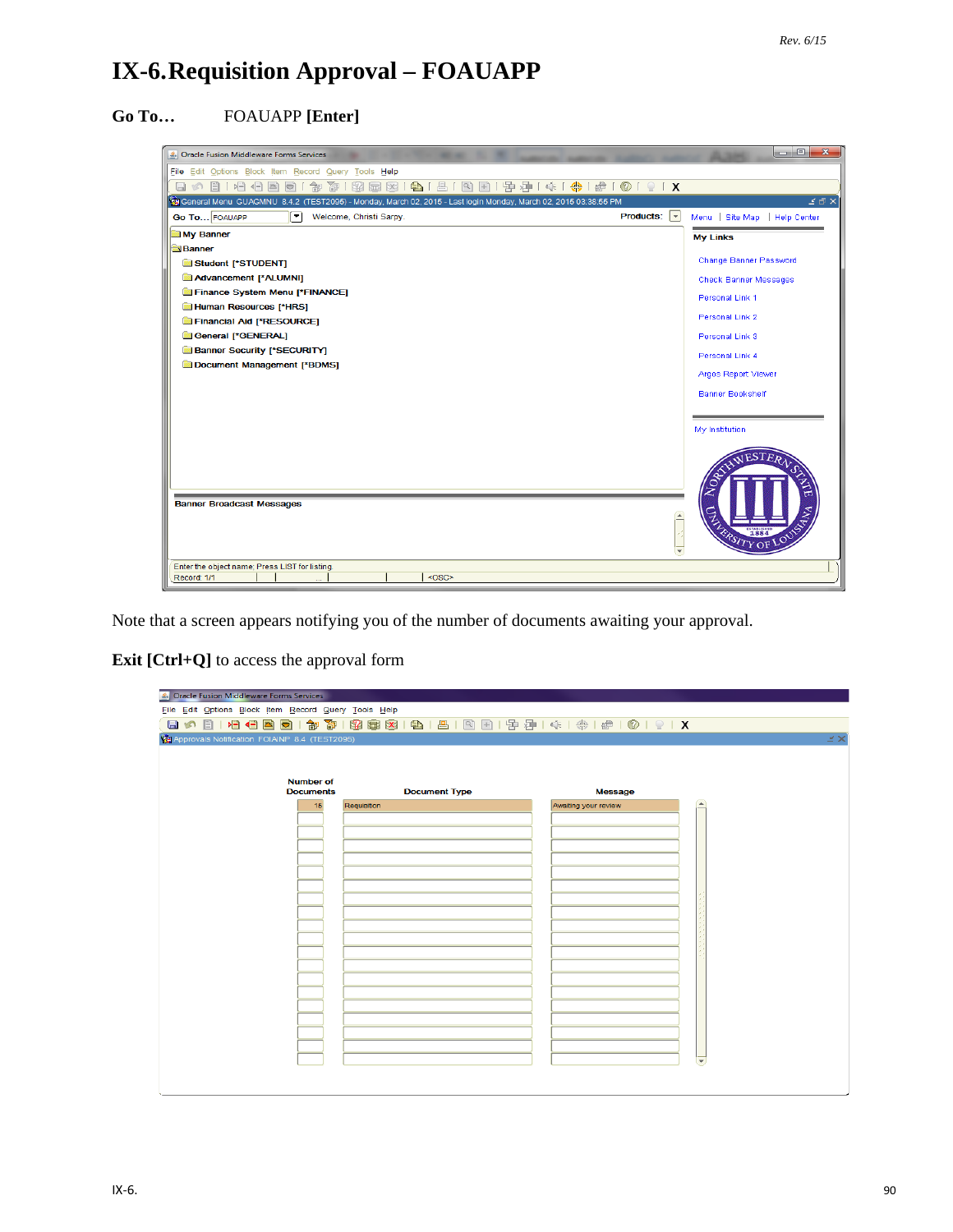## **Next Block [Ctrl+Pg Down]**

*NOTE: All documents awaiting Purchasing approval will be displayed.*

|                           |                                        | Oracle Fusion Middleware Forms Services: Open > FOAUAPP |                         |                     |                |                         |        |                                                                                       |                      |                                |
|---------------------------|----------------------------------------|---------------------------------------------------------|-------------------------|---------------------|----------------|-------------------------|--------|---------------------------------------------------------------------------------------|----------------------|--------------------------------|
|                           |                                        | File Edit Options Block Item Record Query Tools Help    |                         |                     |                |                         |        |                                                                                       |                      |                                |
| $\blacksquare$<br>۱G<br>П | 滑帽<br>E)                               | 侖<br>禬<br>Ð                                             | 17<br>圃<br>$\mathbf{x}$ | $A$ $B$ $B$         |                | 骨 星  <br><b>《</b>       | $ + 1$ | $^{\circledR}$<br>$\left  \right $ $\left  \right $ $\left  \right $ $\left  \right $ |                      |                                |
|                           |                                        | User Approval FOAUAPP 8.10 (TEST2095)                   |                         |                     |                |                         |        |                                                                                       |                      | ¥Χ                             |
|                           |                                        |                                                         |                         |                     |                |                         |        |                                                                                       |                      |                                |
| User ID:                  | PHELPSW                                | <b>William Phelps</b>                                   |                         |                     |                | Document:               |        | <b>V</b> Next Approver                                                                |                      |                                |
|                           |                                        |                                                         |                         |                     |                |                         |        |                                                                                       |                      |                                |
|                           |                                        |                                                         |                         |                     |                |                         |        |                                                                                       |                      |                                |
| <b>NSF</b>                | <b>Document</b><br><b>Type</b>         | <b>Document</b><br><b>Number</b>                        | Change                  | Sequence Submission |                | <b>Originating User</b> |        | <b>Document</b><br><b>Amount</b>                                                      | Queue<br><b>Type</b> | <b>Next</b><br><b>Approver</b> |
|                           | <b>REQ</b>                             | R0000251                                                |                         |                     | <b>FIMSUSR</b> |                         |        | 112,000.00                                                                            | <b>DOC</b>           | $\blacktriangle$               |
| <b>Approve:</b>           | ☑                                      | <b>Disapprove:</b>                                      | $\bullet$               | Detail:             | $\blacksquare$ | Queue:                  | 每      |                                                                                       |                      |                                |
|                           | <b>REQ</b>                             | R0000252                                                |                         |                     | <b>FIMSUSR</b> |                         |        | 112,000.00                                                                            | <b>DOC</b>           |                                |
| <b>Approve:</b>           | $\vert\mathcal{\mathcal{\mathcal{L}}}$ | Disapprove:                                             | $\mathbf{E}$            | Detail:             | $\blacksquare$ | Queue:                  | 团      |                                                                                       |                      |                                |
|                           |                                        |                                                         |                         |                     |                |                         |        |                                                                                       |                      |                                |
|                           | <b>REQ</b>                             | R0000255                                                |                         |                     | <b>FIMSUSR</b> |                         |        | 91.354.00                                                                             | <b>DOC</b>           |                                |
| <b>Approve:</b>           | ☑                                      | <b>Disapprove:</b>                                      | $\bullet$               | Detail:             | $\Box$         | Queue:                  | 团      |                                                                                       |                      |                                |
|                           | <b>REQ</b>                             | R0000256                                                |                         |                     | <b>FIMSUSR</b> |                         |        | 1,725.00                                                                              | <b>DOC</b>           |                                |
| <b>Approve:</b>           | ☑                                      | Disapprove:                                             | $\bullet$               | Detail:             | g,             | Queue:                  | 团      |                                                                                       |                      |                                |
|                           |                                        |                                                         |                         |                     |                |                         |        |                                                                                       |                      |                                |
|                           | <b>REQ</b>                             | R0000260                                                |                         |                     | <b>ADAMSH</b>  |                         |        | 51.00                                                                                 | DOC                  |                                |
| Approve:                  | $\overline{\vee}$                      | Disapprove:                                             | $\bullet$               | Detail:             | B.             | Queue:                  | 团      |                                                                                       |                      |                                |
|                           | <b>REQ</b>                             | R0000262                                                |                         |                     | <b>ADAMSH</b>  |                         |        | 1,829.46                                                                              | DOC                  |                                |
| <b>Approve:</b>           | $\overline{\vee}$                      | Disapprove:                                             | 圖                       | Detail:             | B              | Queue:                  | 团      |                                                                                       |                      | $\blacktriangledown$           |
|                           |                                        |                                                         |                         |                     |                |                         |        |                                                                                       |                      |                                |
|                           |                                        |                                                         |                         |                     |                |                         |        |                                                                                       |                      |                                |

**Click** on the Originating User or **Scroll Down [Arrow Down]** to the requisition that you would like to approve **Click** the **Detail** Button to review the requisition amount and the accounting distribution

| & Oracle Fusion Middleware Forms Services: Open > FOAUAPP - FOQRACT |                        |                   |                |                         |                         |                      |                                                                                 |                 |                     |                  |
|---------------------------------------------------------------------|------------------------|-------------------|----------------|-------------------------|-------------------------|----------------------|---------------------------------------------------------------------------------|-----------------|---------------------|------------------|
| File Edit Options Block Item Record Query Tools Help                |                        |                   |                |                         |                         |                      |                                                                                 |                 |                     |                  |
| ⋗⊟<br>¶∃∤<br>$\blacksquare$<br>۴n                                   | E)                     | 衙<br>御<br>19      | 同 EX           | $\bigoplus$ $\bigoplus$ | 田<br>$\mathbb{R}$<br>昏昏 | $\lceil$ of $\lceil$ | $\bigoplus_{i=1}^n \bigoplus_{i=1}^n \bigotimes_{i=1}^n \bigotimes_{i=1}^n X_i$ |                 |                     |                  |
| Requisition Approval FOQRACT 8.4.0.1 (TEST2095)                     |                        |                   |                |                         |                         |                      |                                                                                 |                 |                     | ≤×               |
|                                                                     |                        |                   |                |                         |                         |                      |                                                                                 |                 |                     |                  |
| R0000262<br><b>Request:</b>                                         | <b>Hall Adams</b>      |                   |                |                         |                         |                      | <b>Number of Items:</b>                                                         | 3               |                     |                  |
|                                                                     |                        |                   |                |                         |                         |                      |                                                                                 |                 |                     |                  |
| <b>Line Item Information</b>                                        |                        |                   |                |                         |                         |                      |                                                                                 |                 |                     |                  |
|                                                                     |                        |                   |                |                         |                         |                      |                                                                                 |                 |                     |                  |
| Item:                                                               |                        | <b>Commodity:</b> |                | Centipede Turf          |                         |                      | Net:                                                                            |                 | 839.30              | <b>A</b><br>E    |
| Vendor:<br>200054019                                                | Golf Course Specialty  |                   |                |                         |                         |                      |                                                                                 |                 |                     |                  |
|                                                                     |                        |                   |                |                         |                         |                      |                                                                                 |                 |                     |                  |
|                                                                     |                        |                   |                |                         |                         |                      |                                                                                 |                 |                     |                  |
| <b>Accounting Information</b>                                       |                        |                   |                |                         |                         |                      |                                                                                 |                 |                     |                  |
| Sequence Number COA Fiscal Year                                     |                        |                   | Index          | <b>Fund</b>             | Organization            | <b>Account</b>       | Program                                                                         | <b>Activity</b> | Location            |                  |
|                                                                     | IN.                    | 15                | 416025         | 311001                  | 313513                  | 704431               | 92                                                                              |                 |                     | $\blacktriangle$ |
| <b>Extended Amount:</b>                                             |                        |                   | 839.30         | <b>Discount Amount:</b> |                         | 0.00                 | <b>Tax Amount:</b>                                                              |                 | 0.00                |                  |
| <b>Additional Amount:</b>                                           |                        |                   | 0.00<br>Total: |                         | 839.30                  | Project:             |                                                                                 | NSF: N          | <b>NSF Override</b> |                  |
|                                                                     |                        |                   |                |                         |                         |                      |                                                                                 |                 |                     |                  |
| <b>Sequence Number</b>                                              | <b>COA</b> Fiscal Year |                   | Index          | Fund                    | Organization            | <b>Account</b>       | Program                                                                         | <b>Activity</b> | Location            |                  |
|                                                                     |                        |                   |                |                         |                         |                      |                                                                                 |                 |                     |                  |
| <b>Extended Amount:</b>                                             |                        |                   |                | <b>Discount Amount:</b> |                         |                      | <b>Tax Amount:</b>                                                              |                 |                     |                  |
| <b>Additional Amount:</b>                                           |                        |                   | Total:         |                         |                         | <b>Project:</b>      |                                                                                 | NSF:            | <b>NSF Override</b> |                  |
|                                                                     |                        |                   |                |                         |                         |                      |                                                                                 |                 |                     |                  |
| <b>Sequence Number</b>                                              | <b>COA</b> Fiscal Year |                   | Index          | <b>Fund</b>             | Organization            | <b>Account</b>       | Program                                                                         | <b>Activity</b> | Location            |                  |
|                                                                     |                        |                   |                |                         |                         |                      |                                                                                 |                 |                     |                  |
| <b>Extended Amount:</b>                                             |                        |                   |                | <b>Discount Amount:</b> |                         |                      | <b>Tax Amount:</b>                                                              |                 |                     |                  |
| <b>Additional Amount:</b>                                           |                        |                   | <b>Total:</b>  |                         |                         | <b>Project:</b>      |                                                                                 | NSF:            | <b>NSF Override</b> |                  |
|                                                                     |                        |                   |                |                         |                         |                      |                                                                                 |                 |                     |                  |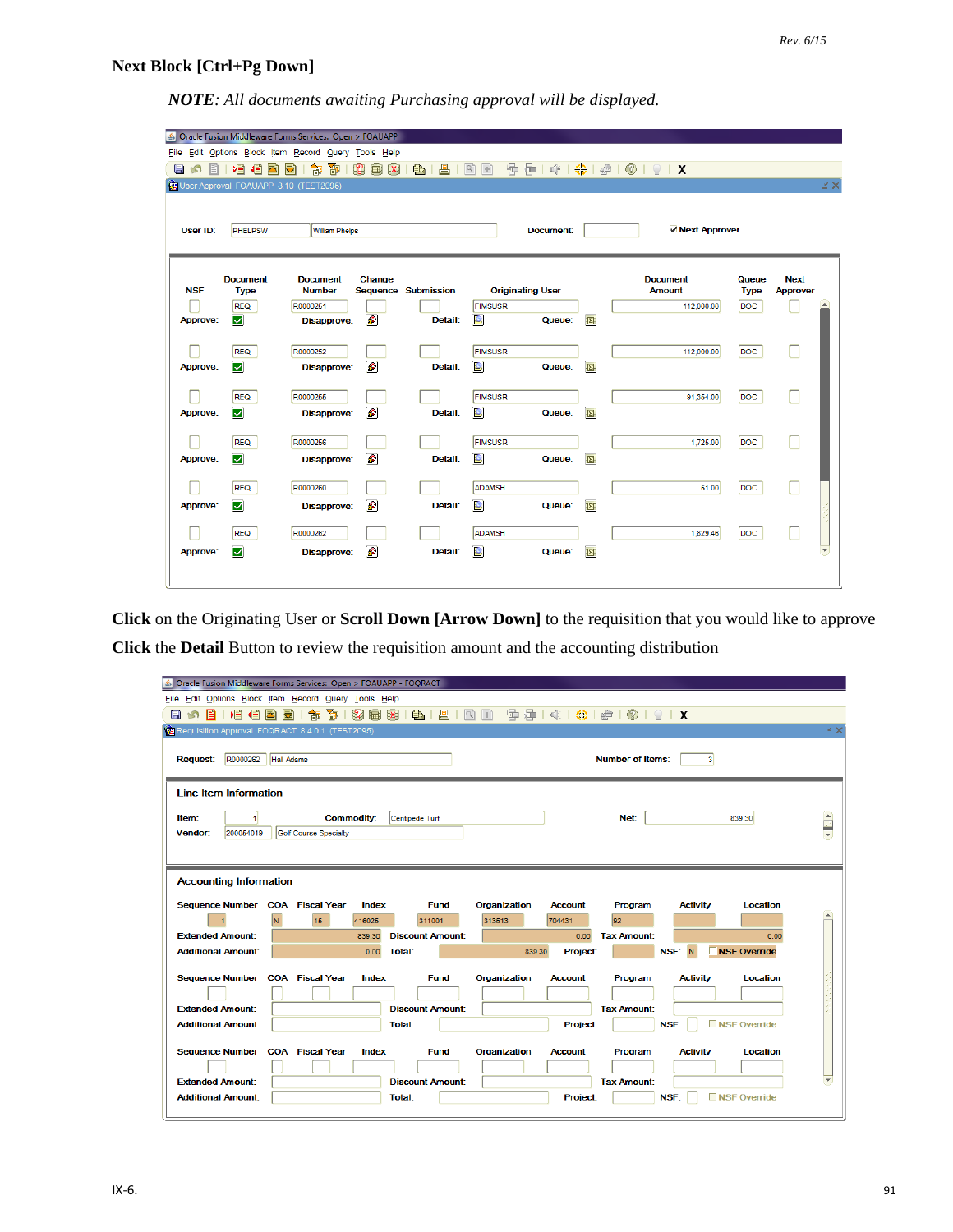Choose **View Commodities** from the **Options** menu to view all the items to be purchased or services rendered, and the amount of each item.

| & Oracle Fusion Middleware Forms Services: Open > FOAUAPP - FOQRACT - FOICOMM   |                                                                                |                                                            |                          |
|---------------------------------------------------------------------------------|--------------------------------------------------------------------------------|------------------------------------------------------------|--------------------------|
| File Edit Options Block Item Record Query Tools Help                            |                                                                                |                                                            |                          |
| B 6 E 1 H 4 B 5 H 37<br>印                                                       | 3 8 8 8 9 1 8 1 8 1 9 8 1 9 9 1 4 1 4 1 4 1 6 1 0 1 9 1 X                      |                                                            |                          |
| Commodities for Review FOICOMM 8.0 (TEST2095)                                   |                                                                                |                                                            | $\preceq \times$         |
| <b>Document Type:</b><br>$REQ = REquistion$<br>Vendor:<br>Golf Course Specialty | <b>Document Number:</b><br>R0000262<br><b>Transaction Date:</b><br>02-MAR-2015 | <b>Change Sequence Number:</b><br>$\overline{\phantom{a}}$ |                          |
| <b>Commodity List</b><br>Item                                                   | Quantity                                                                       | <b>Amount</b>                                              |                          |
| 1 Centipede Turf                                                                | 70                                                                             | 839.30                                                     | ◚                        |
| 2 Mantis Aerator/Dethatcher                                                     | $\overline{2}$                                                                 | 369.98                                                     |                          |
| 3 EAGLE 900E Sprinkler Nozzle                                                   | $\overline{2}$                                                                 | 620.18                                                     |                          |
|                                                                                 |                                                                                |                                                            |                          |
|                                                                                 |                                                                                |                                                            |                          |
|                                                                                 |                                                                                |                                                            |                          |
|                                                                                 |                                                                                |                                                            |                          |
|                                                                                 |                                                                                |                                                            |                          |
|                                                                                 |                                                                                |                                                            |                          |
|                                                                                 |                                                                                |                                                            |                          |
|                                                                                 |                                                                                |                                                            |                          |
|                                                                                 |                                                                                |                                                            |                          |
|                                                                                 |                                                                                |                                                            |                          |
|                                                                                 |                                                                                |                                                            | $\overline{\phantom{a}}$ |
|                                                                                 | <b>Document Total:</b>                                                         | 1,829.46                                                   |                          |

**Exit [Ctrl+Q]**, then Choose **Document Query** from the **Options** menu to view all items of the requisition, including the vendor name, other identifying descriptions of the items being purchased, etc.

*NOTE: The following screen will appear. The requisition number reviewing will automatically default.*

| Oracle Fusion Middleware Forms Services: Open > FOAUAPP - FOQRACT - FPIREQN |
|-----------------------------------------------------------------------------|
| File Edit Options Block Item Record Query Tools Help                        |
| 80001000001300000001018181812741414010191X                                  |
| Requisition Query FPIREQN 8.4 (TEST2095)<br>¥Χ                              |
|                                                                             |
|                                                                             |
| n<br><b>Requisition:</b><br>R0000262                                        |
|                                                                             |
|                                                                             |
|                                                                             |
|                                                                             |
|                                                                             |
|                                                                             |
|                                                                             |
|                                                                             |
|                                                                             |
|                                                                             |
|                                                                             |
|                                                                             |
|                                                                             |
|                                                                             |
|                                                                             |
|                                                                             |
|                                                                             |
|                                                                             |
|                                                                             |
|                                                                             |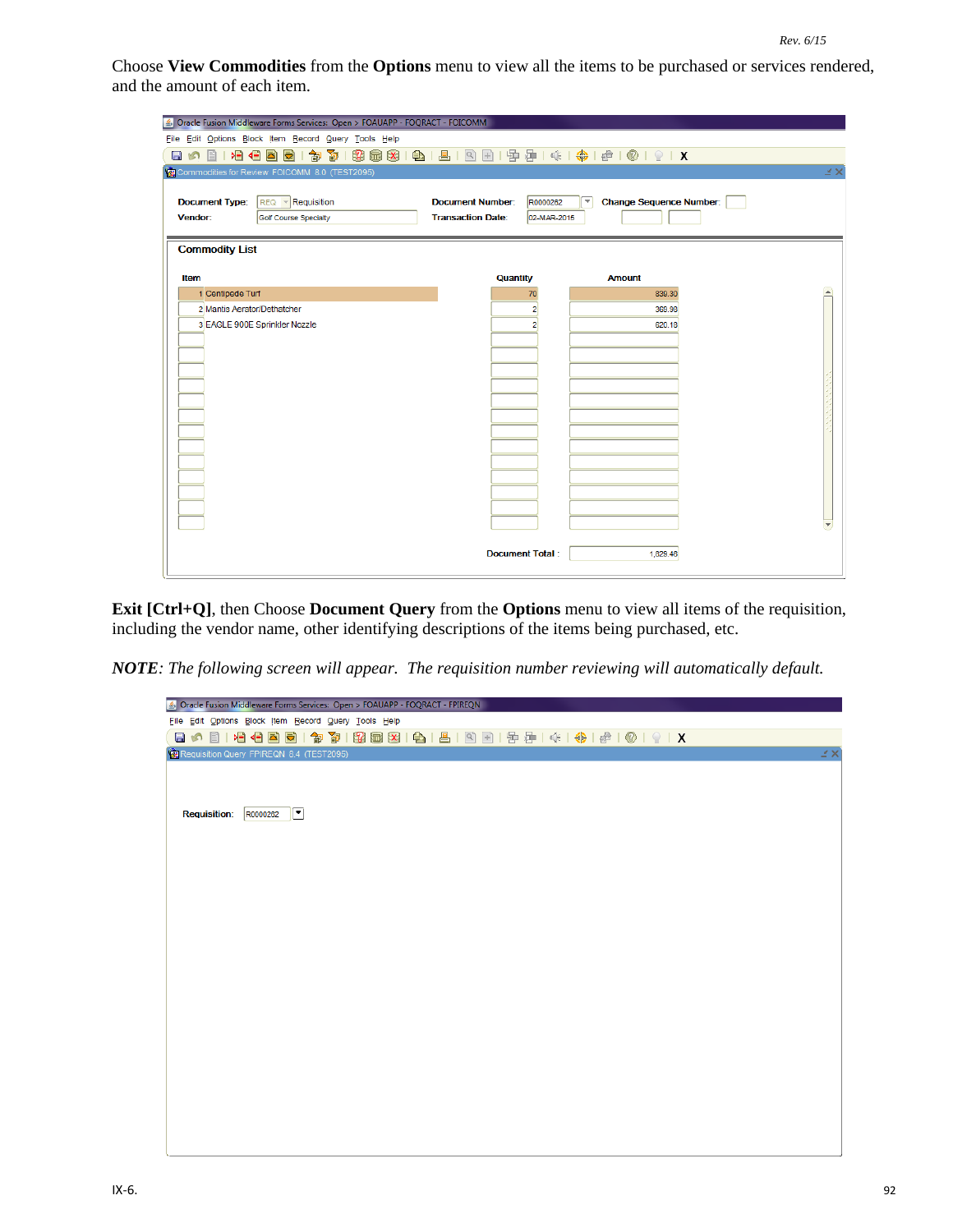*NOTE: To view the requisition information, do the following:*

*Next Block [Ctrl+Pg Down], or choose Document Information from the Options menu. You are now viewing the Document Information, such as order date, transaction date, delivery date, etc.*

|                                                     | Cracle Fusion Middleware Forms Services: Open > FOAUAPP - FOQRACT - FPIREQN |                                             |                     |               |
|-----------------------------------------------------|-----------------------------------------------------------------------------|---------------------------------------------|---------------------|---------------|
|                                                     | File Edit Options Block Item Record Query Tools Help                        |                                             |                     |               |
| ≻∃<br>ð,<br>$\blacksquare$<br>目<br>k∎<br><b>MCT</b> | 阁<br>ାହା<br>扁<br>匍<br>$\vert$ X<br>a                                        | $\boxed{Q} \boxed{+}$<br>$\bigoplus$  <br>昌 | 中国10101011          |               |
|                                                     | Requisition Inquiry: Document Information FPIREQN 8.4 (TEST2095)            |                                             |                     | ¥Χ            |
|                                                     |                                                                             |                                             |                     |               |
| <b>Requisition:</b>                                 | R0000262                                                                    |                                             |                     |               |
| <b>Order Date:</b>                                  | 02-MAR-2015                                                                 | <b>Transaction Date:</b>                    | 02-MAR-2015         | □ In Suspense |
| <b>Delivery Date:</b>                               | 11-MAR-2015                                                                 | <b>Comments:</b>                            | <b>NW</b>           | Document Text |
| <b>Commodity Total:</b>                             | 1,829.46                                                                    | <b>Accounting Total:</b>                    | 1,829.46            |               |
|                                                     |                                                                             |                                             |                     |               |
|                                                     |                                                                             |                                             |                     |               |
| Complete                                            | <b>Approved</b>                                                             |                                             |                     |               |
| <b>Print Date:</b>                                  |                                                                             | <b>Cancel Date:</b>                         | <b>Closed Date:</b> |               |
| <b>Activity Date:</b>                               | 02-MAR-2015                                                                 | User ID:                                    | <b>ADAMSH</b>       |               |
|                                                     |                                                                             |                                             |                     |               |
| <b>Cancel Reason:</b>                               |                                                                             |                                             |                     |               |
|                                                     |                                                                             |                                             |                     |               |
| <b>Document Type:</b>                               | P PROCUREMENT                                                               |                                             |                     |               |
| <b>Z</b> NSF Checking                               | Deferred Editing                                                            |                                             |                     |               |
| <b>Requisition Copied From:</b>                     |                                                                             |                                             |                     |               |
| Origin:                                             | <b>BANNER</b>                                                               |                                             |                     |               |
| <b>Reference Number:</b>                            |                                                                             |                                             |                     |               |
|                                                     |                                                                             |                                             |                     |               |
|                                                     |                                                                             |                                             |                     |               |
|                                                     |                                                                             |                                             |                     |               |
|                                                     |                                                                             |                                             |                     |               |
|                                                     |                                                                             |                                             |                     |               |
|                                                     |                                                                             |                                             |                     |               |
|                                                     |                                                                             |                                             |                     |               |

**Next Block [Ctrl+Pg Down]**, or Choose **Requestor/Delivery Information** from the **Options** menu to view the name of the individual who created the requisition and the standard delivery information.

|                           | Oracle Fusion Middleware Forms Services: Open > FOAUAPP - FOQRACT - FPIREQN                                       |                    |
|---------------------------|-------------------------------------------------------------------------------------------------------------------|--------------------|
|                           | File Edit Options Block Item Record Query Tools Help                                                              |                    |
| ≻⊟<br>Ħ<br>Е              | $\mathbb{R}$<br>$\left  + \right $<br>皆香<br>節<br>P<br>圃<br>$\mathbf{x}$<br>$\bigoplus$<br>昌<br>¶€<br>ē,<br>匍<br>츠 |                    |
|                           | Requisition Inquiry: Requestor/Delivery FPIREQN 8.4 (TEST2095)                                                    | ¥Χ                 |
|                           |                                                                                                                   |                    |
| <b>Requisition:</b>       | R0000262                                                                                                          |                    |
| <b>Order Date:</b>        | <b>Transaction Date:</b><br>02-MAR-2015<br>02-MAR-2015                                                            | $\Box$ In Suspense |
| <b>Delivery Date:</b>     | <b>NW</b><br>11-MAR-2015<br>Comments:                                                                             | Document Text      |
| <b>Commodity Total:</b>   | <b>Accounting Total:</b><br>1,829.46<br>1,829.46                                                                  |                    |
|                           |                                                                                                                   |                    |
|                           |                                                                                                                   |                    |
| <b>Requestor:</b>         | <b>Hall Adams</b>                                                                                                 |                    |
| <b>COA:</b>               | <b>Phone Number</b><br>N Northwestern State University of LA<br>Area Code                                         | <b>Extension</b>   |
| Organization:             | Phone:<br>Rec Complex<br>313511                                                                                   |                    |
| Email:                    | Fax:                                                                                                              |                    |
|                           |                                                                                                                   |                    |
| <b>Ship To:</b>           | lcR.                                                                                                              |                    |
|                           |                                                                                                                   |                    |
| <b>Street Line 1:</b>     | <b>Contact:</b><br>Northwestern State University<br>Central Receiving                                             |                    |
| <b>Street Line 2:</b>     | <b>Attention To:</b><br>998 South Jefferson<br>Central Receiving                                                  |                    |
| <b>Street Line 3:</b>     |                                                                                                                   |                    |
| <b>Building:</b>          | Floor:<br><b>Plant Services</b>                                                                                   |                    |
| City:                     | Natchitoches                                                                                                      |                    |
| <b>State or Province:</b> | <b>ZIP or Postal Code:</b><br>71497<br>llA                                                                        |                    |
| Nation:                   | <b>United States</b>                                                                                              |                    |
|                           | <b>Area Code</b><br><b>Phone Number</b><br><b>Extension</b>                                                       |                    |
|                           | 318<br>3575152                                                                                                    |                    |
|                           |                                                                                                                   |                    |
|                           |                                                                                                                   |                    |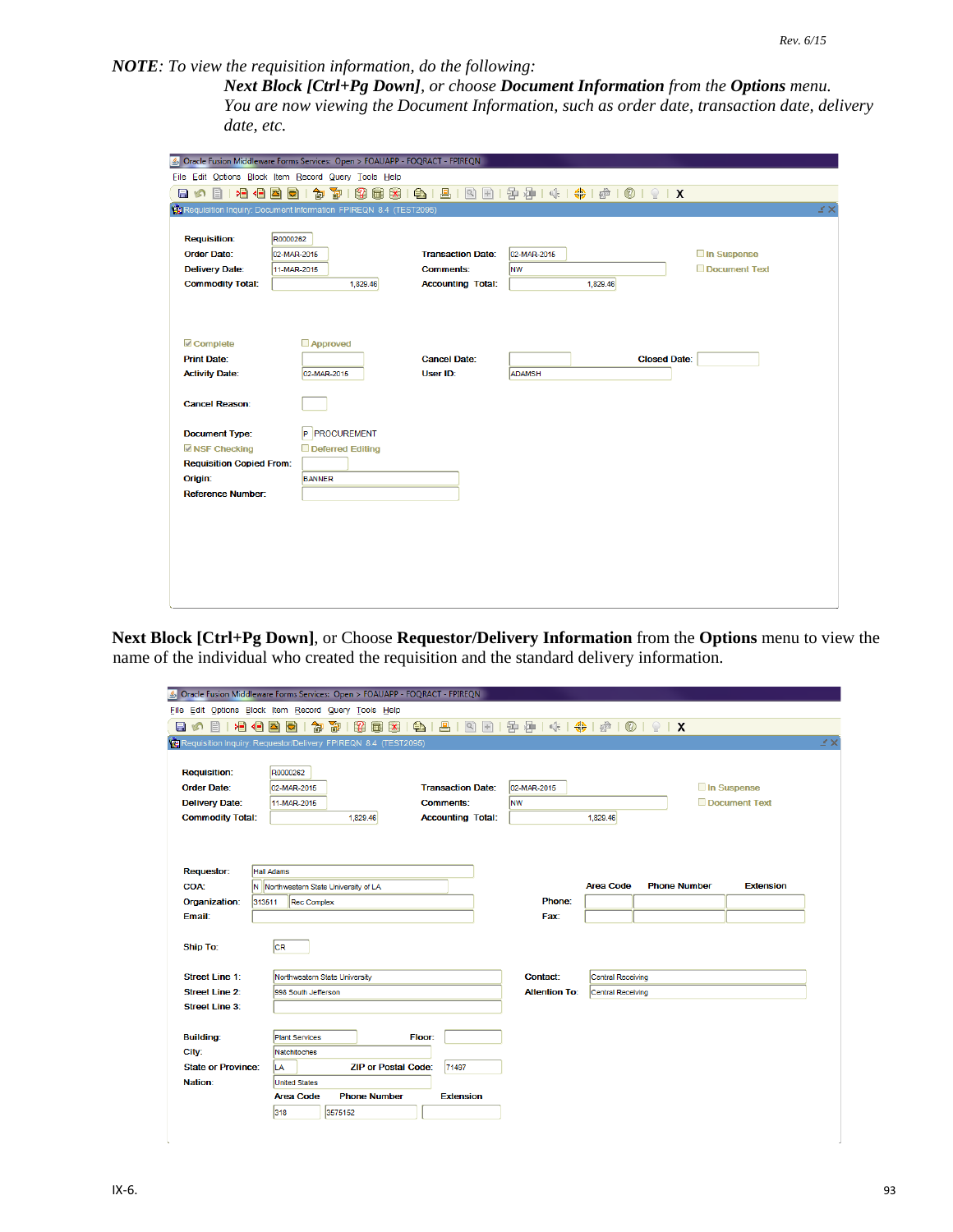**Next Block [Ctrl+Pg Down]**, or Choose **Vendor Information** from the **Options** menu to view the vendor information.

| Dracle Fusion Middleware Forms Services: Open > FOAUAPP - FOQRACT - FPIREQN |                       |                                          |                          |                                       |                                                                                                                                                                                                     |                                              |
|-----------------------------------------------------------------------------|-----------------------|------------------------------------------|--------------------------|---------------------------------------|-----------------------------------------------------------------------------------------------------------------------------------------------------------------------------------------------------|----------------------------------------------|
| File Edit Options Block Item Record Query Tools Help                        |                       |                                          |                          |                                       |                                                                                                                                                                                                     |                                              |
| ≻∃<br>¶ ¶<br>Ы                                                              | YT<br>淘               | $\bigoplus$<br><b>同区</b><br>$\mathbb{Z}$ | $\Box$                   |                                       | $\frac{1}{2}$ $\frac{1}{2}$ $\frac{1}{2}$ $\frac{1}{2}$ $\frac{1}{2}$ $\frac{1}{2}$ $\frac{1}{2}$ $\frac{1}{2}$ $\frac{1}{2}$ $\frac{1}{2}$ $\frac{1}{2}$ $\frac{1}{2}$ $\frac{1}{2}$ $\frac{1}{2}$ |                                              |
| Requisition Inquiry: Vendor FPIREQN 8.4 (TEST2095)                          |                       |                                          |                          |                                       |                                                                                                                                                                                                     | ≚ ×                                          |
| <b>Requisition:</b>                                                         | R0000262              |                                          |                          |                                       |                                                                                                                                                                                                     |                                              |
| <b>Order Date:</b>                                                          | 02-MAR-2015           |                                          | <b>Transaction Date:</b> | 02-MAR-2015                           |                                                                                                                                                                                                     | $\Box$ In Suspense                           |
| <b>Delivery Date:</b>                                                       | 11-MAR-2015           |                                          | Comments:                | <b>NW</b>                             |                                                                                                                                                                                                     | Document Text                                |
| <b>Commodity Total:</b>                                                     |                       | 1,829.46                                 | <b>Accounting Total:</b> |                                       | 1,829.46                                                                                                                                                                                            |                                              |
|                                                                             |                       |                                          |                          |                                       |                                                                                                                                                                                                     |                                              |
|                                                                             |                       |                                          |                          |                                       |                                                                                                                                                                                                     |                                              |
|                                                                             |                       |                                          |                          |                                       |                                                                                                                                                                                                     | A check here would mean                      |
| <b>Vendor:</b>                                                              | 200054019             | Golf Course Specialty                    |                          |                                       |                                                                                                                                                                                                     | there is information in                      |
|                                                                             |                       |                                          |                          |                                       |                                                                                                                                                                                                     | "Document Text"                              |
| <b>Address Code:</b>                                                        | lPO                   | equence Number:                          |                          | <b>Discount:</b><br><b>Tax Group:</b> |                                                                                                                                                                                                     |                                              |
| Street Line 1:                                                              | 118 N Cotton Belt St  |                                          |                          | <b>Currency:</b>                      |                                                                                                                                                                                                     |                                              |
| Street Line 2:                                                              |                       |                                          |                          |                                       |                                                                                                                                                                                                     |                                              |
| <b>Street Line 3:</b>                                                       |                       |                                          |                          |                                       |                                                                                                                                                                                                     |                                              |
|                                                                             |                       |                                          |                          |                                       |                                                                                                                                                                                                     |                                              |
| City:                                                                       | Plain Dealing         |                                          |                          |                                       |                                                                                                                                                                                                     |                                              |
| <b>State or Province:</b>                                                   | lla.                  | <b>ZIP or Postal Code:</b>               | 71064                    |                                       |                                                                                                                                                                                                     | Note: This requestor has already entered the |
| Nation:                                                                     |                       |                                          |                          |                                       |                                                                                                                                                                                                     | Vendor ID: therefore additional vendor       |
|                                                                             | <b>Area Code</b>      | <b>Phone Number</b>                      | <b>Extension</b>         |                                       |                                                                                                                                                                                                     | information doesn't have to be put in        |
| Phone:                                                                      | 318<br>4559949        |                                          |                          |                                       |                                                                                                                                                                                                     | "Document Text" (See below for an example of |
| <b>Fax:</b>                                                                 |                       |                                          |                          |                                       |                                                                                                                                                                                                     | vendor information in "Document Text")       |
| Contact:                                                                    | <b>Barry Hammiter</b> |                                          |                          |                                       |                                                                                                                                                                                                     |                                              |
| Email:                                                                      |                       |                                          |                          |                                       |                                                                                                                                                                                                     |                                              |
|                                                                             |                       |                                          |                          |                                       |                                                                                                                                                                                                     |                                              |
|                                                                             |                       |                                          |                          |                                       |                                                                                                                                                                                                     |                                              |
|                                                                             |                       |                                          |                          |                                       |                                                                                                                                                                                                     |                                              |

Choose **Document Text** from the **Options** menu, then **Next Block [Ctrl+Pg Down]** to view additional information about the vendor such as the address and telephone numbers, email address, etc.

**Exit [Ctrl+Q]** close this screen and return to the Vendor Information page.

| Oracle Developer Forms Runtime - Web: Open > FPIREQN - FOAPOXT<br>File Edit Options Block Item Record Query Tools Help<br>目の         |                         | 白色图画   李春1 \$P 图图   图   图   图   图   图   李春1 余   参   参   ①   X                                                             |                                                                                                                                                                    |                                                                       |
|--------------------------------------------------------------------------------------------------------------------------------------|-------------------------|---------------------------------------------------------------------------------------------------------------------------|--------------------------------------------------------------------------------------------------------------------------------------------------------------------|-----------------------------------------------------------------------|
| Text Type:<br>Vendor:<br><b>Commodity Description:</b><br><b>Modify Clause:</b>                                                      | $REQ$ $=$<br>Code:<br>₹ | ஈ<br>R0045626<br>Copy Commodity Text                                                                                      | <b>Change Sequence:</b><br><b>Default Increment:</b>                                                                                                               | <b>Item Number:</b><br>10                                             |
| <b>Grambling State University</b><br>Department of Residential Life<br>403 Main Street<br><b>GSU Box 4246</b><br>Grambling, LA 71245 | Text                    | <b>Clause Number</b>                                                                                                      | Print<br>Line<br>$\overline{\mathbf{v}}$<br>10<br>$\overline{\mathbf{v}}$<br>20<br>⊽<br>30<br>40<br>⊽<br>50<br>п<br>П<br>п<br>П<br>⊓<br>⊓<br>□<br>□<br>п<br>п<br>п | NOTE: This is an example of<br>Vendor Information in<br>Document Text |
| A Document is approved, it can only be reviewed.<br>Record: 1/5                                                                      |                         | state and the contract of the contract of the contract of the contract of the contract of the contract of the<br>$<$ OSC> |                                                                                                                                                                    |                                                                       |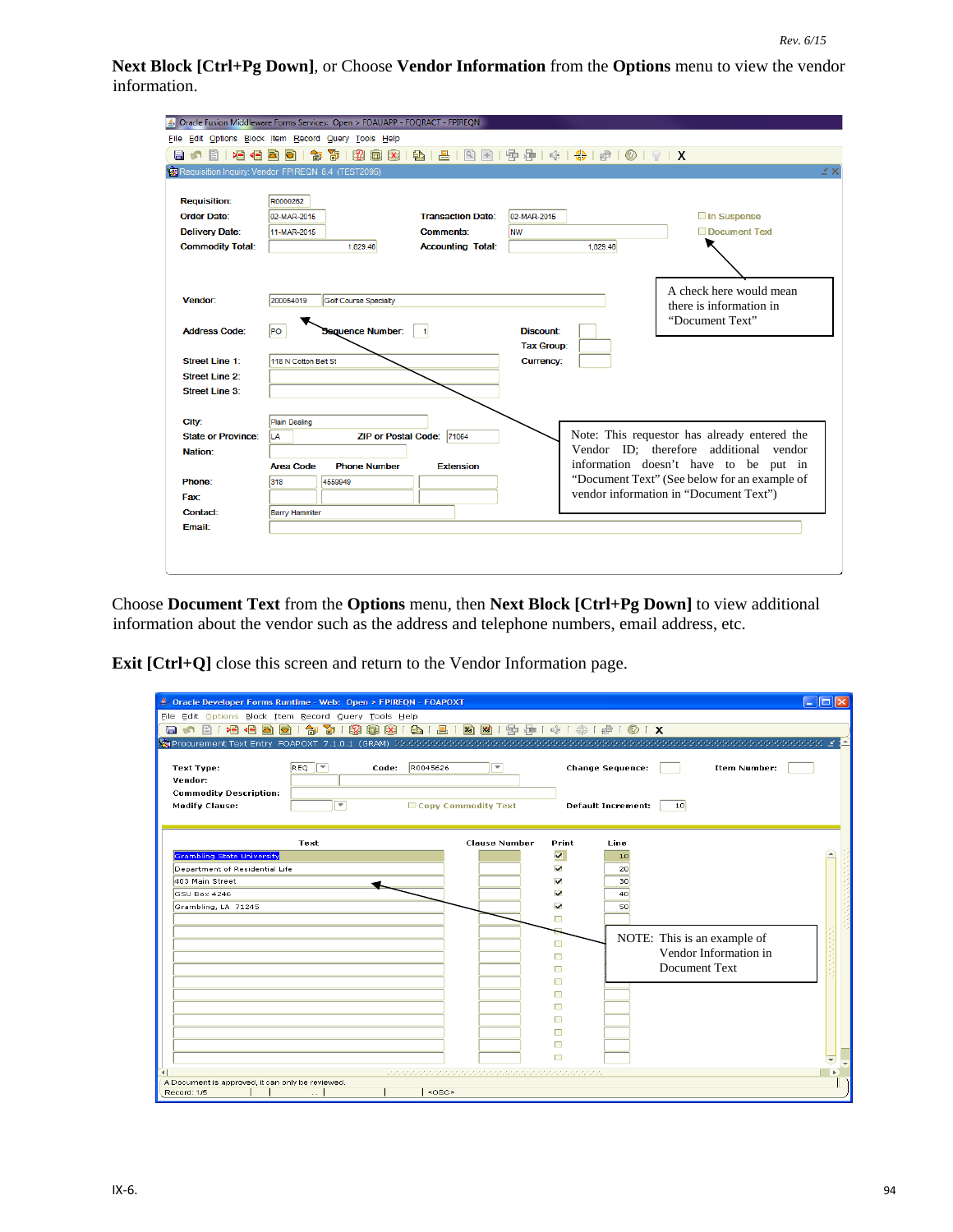**Next Block [Ctrl+Pg Down]**, or choose **Commodity/Accounting Information** from the **Options** menu to view the items to be purchased and the accounting distribution(s) to which the requisition is charged.

| S Oracle Fusion Middleware Forms Services: Open > FOAUAPP - FOORACT - FPIREON                                                                                                                                                                                |                                        |                          |                          |                          |                       |                   |             |                                                     |           |                |  |  |
|--------------------------------------------------------------------------------------------------------------------------------------------------------------------------------------------------------------------------------------------------------------|----------------------------------------|--------------------------|--------------------------|--------------------------|-----------------------|-------------------|-------------|-----------------------------------------------------|-----------|----------------|--|--|
| File Edit Options Block Item Record Query Tools Help                                                                                                                                                                                                         |                                        |                          |                          |                          |                       |                   |             |                                                     |           |                |  |  |
| 昬<br>碞<br>$ \mathbb{R} $<br>$\Box$<br>$\bigoplus$ $\bigoplus$ $\bigoplus$ $\bigoplus$ $\bigoplus$ $\bigoplus$ $\bigotimes$ $\bigotimes$<br>洵<br>昌<br>≻∃<br>伯<br>淘<br>1321<br>$\mathbf{x}$<br>$\bigoplus$<br>ð<br>Ð<br>圃<br>$\vert \ll \vert$<br>П<br>۱n<br>目 |                                        |                          |                          |                          |                       |                   |             |                                                     |           |                |  |  |
| ¥Χ<br>Requisition Inquiry: Commodity/Accounting FPIREQN 8.4 (TEST2095)                                                                                                                                                                                       |                                        |                          |                          |                          |                       |                   |             |                                                     |           |                |  |  |
| <b>Requisition:</b><br><b>Order Date:</b><br><b>Delivery Date:</b>                                                                                                                                                                                           | R0000262<br>02-MAR-2015<br>11-MAR-2015 |                          | <b>Transaction Date:</b> |                          | 02-MAR-2015           |                   |             | In Suspense<br>Document Text<br>Document Accounting |           |                |  |  |
| Item<br>of                                                                                                                                                                                                                                                   | $\mathbf{3}$                           | <b>U/M</b><br><b>CUY</b> | <b>Tax Group</b>         | <b>Quantity</b><br>70.00 | $\mathbf x$           | <b>Unit Price</b> | $11.9900 =$ | <b>Extended:</b><br>Discount:                       |           | 839.30<br>0.00 |  |  |
| <b>Commodity</b>                                                                                                                                                                                                                                             |                                        | <b>Description</b>       |                          |                          |                       |                   |             | <b>Additional:</b>                                  |           | 0.00           |  |  |
|                                                                                                                                                                                                                                                              | Centipede Turf                         |                          |                          |                          | Commodity Text        |                   |             | <b>Tax:</b>                                         |           | 0.00           |  |  |
|                                                                                                                                                                                                                                                              | Mantis Aerator/Dethatcher              |                          |                          |                          | Closed                |                   |             | <b>Commodity Line Total:</b>                        |           | 839.30         |  |  |
|                                                                                                                                                                                                                                                              | EAGLE 900E Sprinkler Nozzle            |                          |                          |                          | Item Text<br>Suspense |                   |             |                                                     |           |                |  |  |
| <b>FOAPAL</b>                                                                                                                                                                                                                                                | of                                     |                          | □ Suspense               |                          | NSF Override          |                   |             |                                                     | <b>US</b> |                |  |  |
|                                                                                                                                                                                                                                                              |                                        |                          |                          |                          | <b>NSF Suspense</b>   |                   |             | <b>Extended:</b>                                    |           | 839.30         |  |  |
|                                                                                                                                                                                                                                                              |                                        |                          |                          |                          |                       |                   |             | Discount:                                           |           | 0.00           |  |  |
| <b>COA Year</b><br>Index                                                                                                                                                                                                                                     | <b>Fund</b>                            | Orgn                     | Prog<br><b>Acct</b>      | <b>Actv</b>              | Locn                  | Proj              |             | <b>Additional:</b>                                  |           | 0.00           |  |  |
| N<br>15<br>416025                                                                                                                                                                                                                                            | 311001                                 | 313513                   | 92 <br>704431            |                          |                       |                   |             | Tax:                                                |           | 0.00           |  |  |
|                                                                                                                                                                                                                                                              |                                        |                          |                          |                          |                       |                   |             | <b>FOAPAL Line Total:</b>                           |           | 839.30         |  |  |
|                                                                                                                                                                                                                                                              |                                        |                          |                          |                          |                       |                   |             | <b>Commodity Accounting Total:</b>                  |           | 839.30         |  |  |
|                                                                                                                                                                                                                                                              |                                        |                          |                          |                          |                       |                   |             |                                                     |           |                |  |  |

**NOTE:** If the "Item Text" box next to the description had a check in it, this would mean that there is more information about the item than what you see here. To see the rest of the description you must: Choose **Item Text** from the **Options** menu

You will see the screen below Next Block [Ctrl+Pg Down] to view the additional information.

| Oracle Developer Forms Runtime - Web: Open > FPIREQN - FOAPOXT        |                                                 |                     |                                                        |                                                     |                           |                                                         |
|-----------------------------------------------------------------------|-------------------------------------------------|---------------------|--------------------------------------------------------|-----------------------------------------------------|---------------------------|---------------------------------------------------------|
| File Edit Options Block Item Record Query Tools Help                  |                                                 |                     |                                                        |                                                     |                           |                                                         |
| <b>RIO</b>                                                            | 101名100001台 7000000100100100100100101010101     |                     |                                                        |                                                     |                           |                                                         |
|                                                                       |                                                 |                     |                                                        |                                                     |                           |                                                         |
| <b>Text Type:</b>                                                     | REQ <sup>[-</sup>                               | R0045626<br>Code:   | ஈ                                                      |                                                     | <b>Change Sequence:</b>   | <b>Item Number:</b><br>1                                |
| Vendor:                                                               |                                                 |                     |                                                        |                                                     |                           |                                                         |
| <b>Commodity Description:</b>                                         | Tiger Village double occupancy Room for 25 days |                     |                                                        |                                                     |                           |                                                         |
| <b>Modify Clause:</b>                                                 | ☞                                               | Copy Commodity Text |                                                        |                                                     | <b>Default Increment:</b> | 10                                                      |
|                                                                       |                                                 |                     |                                                        |                                                     |                           |                                                         |
|                                                                       |                                                 |                     |                                                        |                                                     |                           |                                                         |
|                                                                       | Text                                            |                     | <b>Clause Number</b>                                   | Print                                               | Line                      |                                                         |
| Housing charges, pending registration for<br>Summer for Amber Sinegal |                                                 |                     |                                                        | $\overline{\phantom{a}}$<br>$\overline{\mathbf{v}}$ | 10                        |                                                         |
|                                                                       |                                                 |                     |                                                        |                                                     | 20                        |                                                         |
|                                                                       |                                                 |                     |                                                        | $\Box$                                              |                           | Note: This is an example of<br>information in Item Text |
|                                                                       |                                                 |                     |                                                        | ⊓                                                   |                           |                                                         |
|                                                                       |                                                 |                     |                                                        | П                                                   |                           |                                                         |
|                                                                       |                                                 |                     |                                                        | п                                                   |                           |                                                         |
|                                                                       |                                                 |                     |                                                        | ⊓                                                   |                           |                                                         |
|                                                                       |                                                 |                     |                                                        | ⊓                                                   |                           |                                                         |
|                                                                       |                                                 |                     |                                                        | ⊓                                                   |                           |                                                         |
|                                                                       |                                                 |                     |                                                        | п                                                   |                           |                                                         |
|                                                                       |                                                 |                     |                                                        | п<br>⊓                                              |                           |                                                         |
|                                                                       |                                                 |                     |                                                        | п                                                   |                           |                                                         |
|                                                                       |                                                 |                     |                                                        | п                                                   |                           |                                                         |
|                                                                       |                                                 |                     |                                                        | ⊓                                                   |                           |                                                         |
|                                                                       |                                                 |                     |                                                        | ⊓                                                   |                           |                                                         |
|                                                                       |                                                 |                     | stational constants and constant and constant and con- |                                                     |                           |                                                         |
| A Document is approved, it can only be reviewed.                      |                                                 |                     |                                                        |                                                     |                           |                                                         |
| Record: 1/2                                                           |                                                 | <0SC>               |                                                        |                                                     |                           |                                                         |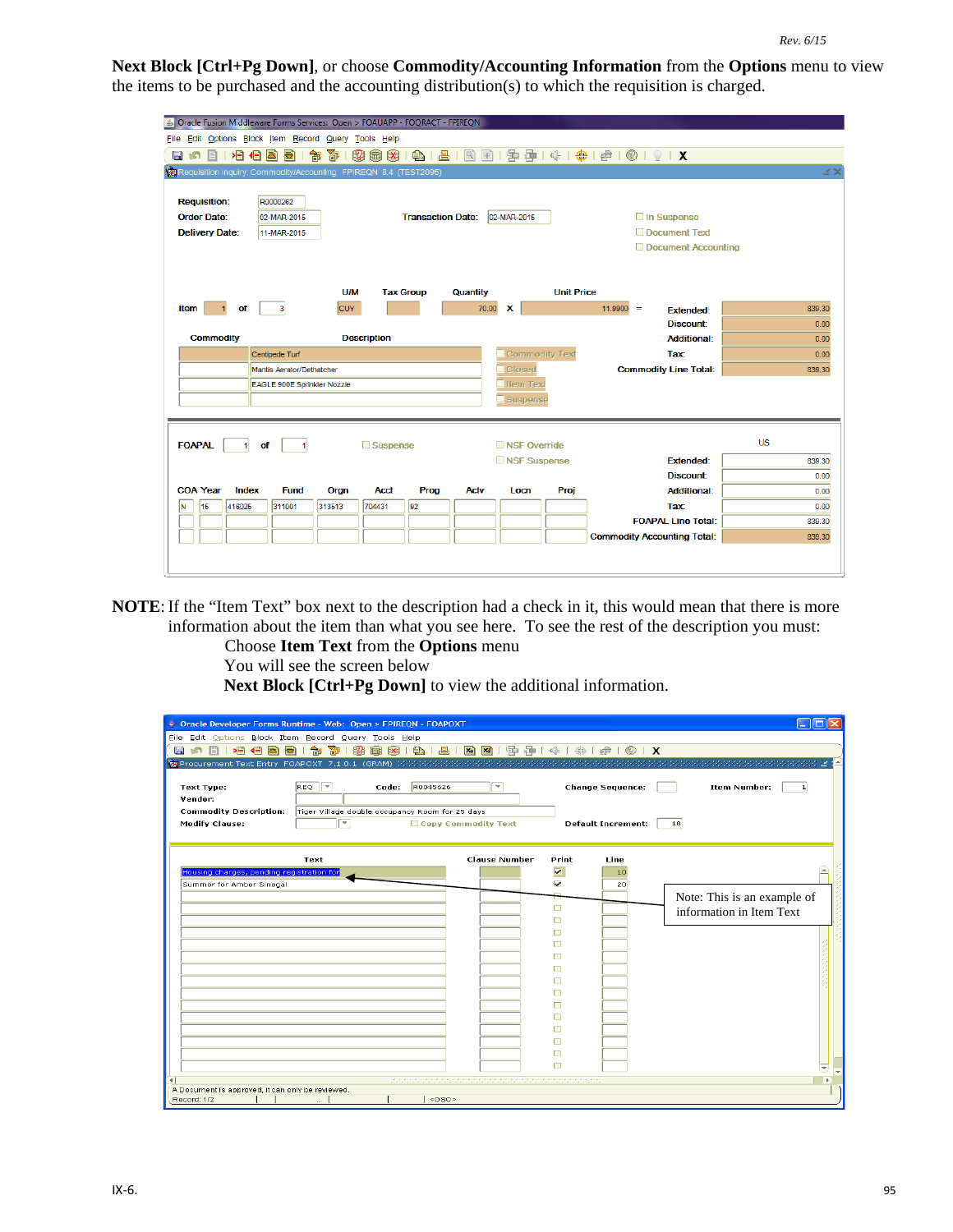**Exit [Ctrl+Q]** to exit and return to Commodity/Accounting. **Exit [Ctrl+Q]** on Commodity/Accounting to return to the Requisition Approval page. **Exit [Ctrl+Q]** again to return to the User Approval page.

*NOTE: If you have reviewed all information for the requisition and there are no errors, you can now approve your requisition. If there are errors, you will disapprove the requisition and it will be directed back to the originator for changes.*

**Click** "**Approve**" (the green check box)

|                 |                                      | <b>6</b> Oracle Fusion Middleware Forms Services: Open > FOAUAPP |           |                                                               |                     |                                 |                           |                                  |                      |                                |  |  |
|-----------------|--------------------------------------|------------------------------------------------------------------|-----------|---------------------------------------------------------------|---------------------|---------------------------------|---------------------------|----------------------------------|----------------------|--------------------------------|--|--|
|                 |                                      | File Edit Options Block Item Record Query Tools Help             |           |                                                               |                     |                                 |                           |                                  |                      |                                |  |  |
| н<br>۲n<br>眉    | 相相<br>E)                             | 南<br>Ð<br>匍                                                      | P <br>园 X | $\left( \begin{array}{cc} 1 & 0 \\ 0 & 1 \end{array} \right)$ | 骨骨                  | 4k                              | $\bigoplus$   $\bigoplus$ | $\bigcirc$   $\bigcirc$   X      |                      |                                |  |  |
|                 |                                      | User Approval FOAUAPP 8.10 (TEST2095)                            |           |                                                               |                     |                                 |                           |                                  |                      | ¥Χ                             |  |  |
| User ID:        | PHELPSW<br><b>William Phelps</b>     |                                                                  |           |                                                               |                     | Document:                       |                           |                                  | Next Approver        |                                |  |  |
| <b>NSF</b>      | <b>Document</b><br><b>Type</b>       | <b>Document</b><br><b>Number</b>                                 | Change    | Sequence Submission                                           | "Disapprove"        | Note: Click the red "X" icon to |                           | <b>Document</b><br><b>Amount</b> | Queue<br><b>Type</b> | <b>Next</b><br><b>Approver</b> |  |  |
| Approve:        | <b>REQ</b><br>$\vert\mathbf{v}\vert$ | R0000251<br>Disapprove:                                          | B         | Detail:                                                       | <b>FIMSUSR</b><br>鸟 | Queue:                          | 每                         | 112,000.00                       | DOC                  | $\blacktriangle$               |  |  |
| <b>Approve:</b> | <b>REQ</b><br>☑                      | R0000252<br>Disapprove:                                          | ø         | Detail:                                                       | <b>FIMSUSR</b><br>鲁 | Queue:                          | 囨                         | 112,000.00                       | DOC                  |                                |  |  |
| Approve:        | <b>REQ</b><br>☑                      | R0000255<br>Disapprove:                                          | ß         | Detail:                                                       | <b>FIMSUSR</b><br>魯 | Queue:                          | 团                         | 91,354.00                        | DOC                  |                                |  |  |
| <b>Approve:</b> | <b>REQ</b><br>$\vert\mathbf{v}\vert$ | R0000256<br>Disapprove:                                          | ø         | Detail:                                                       | <b>FIMSUSR</b><br>B | Queue:                          | 每                         | 1.725.00                         | <b>DOC</b>           |                                |  |  |
| <b>Approve:</b> | <b>REQ</b><br>☑                      | R0000260<br>Disapprove:                                          | ø         | Detail:                                                       | <b>ADAMSH</b><br>B  | Queue:                          | 每                         | 51.00                            | DOC                  |                                |  |  |
|                 | <b>REQ</b>                           | R0000262                                                         |           |                                                               | <b>ADAMSH</b>       |                                 |                           | 1.829.46                         | DOC                  |                                |  |  |
| Approve:        | $\blacktriangledown$                 | Disapprove:                                                      | B         | Detail:                                                       | 19                  | Queue:                          | 团                         |                                  |                      | $\overline{\phantom{a}}$       |  |  |

The following screen will appear:

| <b>Opressed</b>   | Æ.<br>$\mathbf{Z}$<br>$f = f$<br>Dotail:<br><b>OUNTA:</b><br>ビオ×<br>Document Approval FOAUAPP 8.10 (TEST2095)                                            |
|-------------------|----------------------------------------------------------------------------------------------------------------------------------------------------------|
| 2<br>Type:<br>opr | Submission:<br>Number:<br><b>REQ</b><br>R0000262                                                                                                         |
| 5                 | <b>Change Sequence:</b>                                                                                                                                  |
| <b>ODI</b><br>6   | NOTE:<br>If disapproved, this box would read<br>DOCUMENT IS APPROVED<br>"Document is Disapproved" and you can<br>type in the reason for disapproving it. |
| JDI               | ОК<br>Cancel                                                                                                                                             |
|                   | <b>ADAMSH</b>                                                                                                                                            |

Click the "**OK**" button to approve or disapprove the requisition.